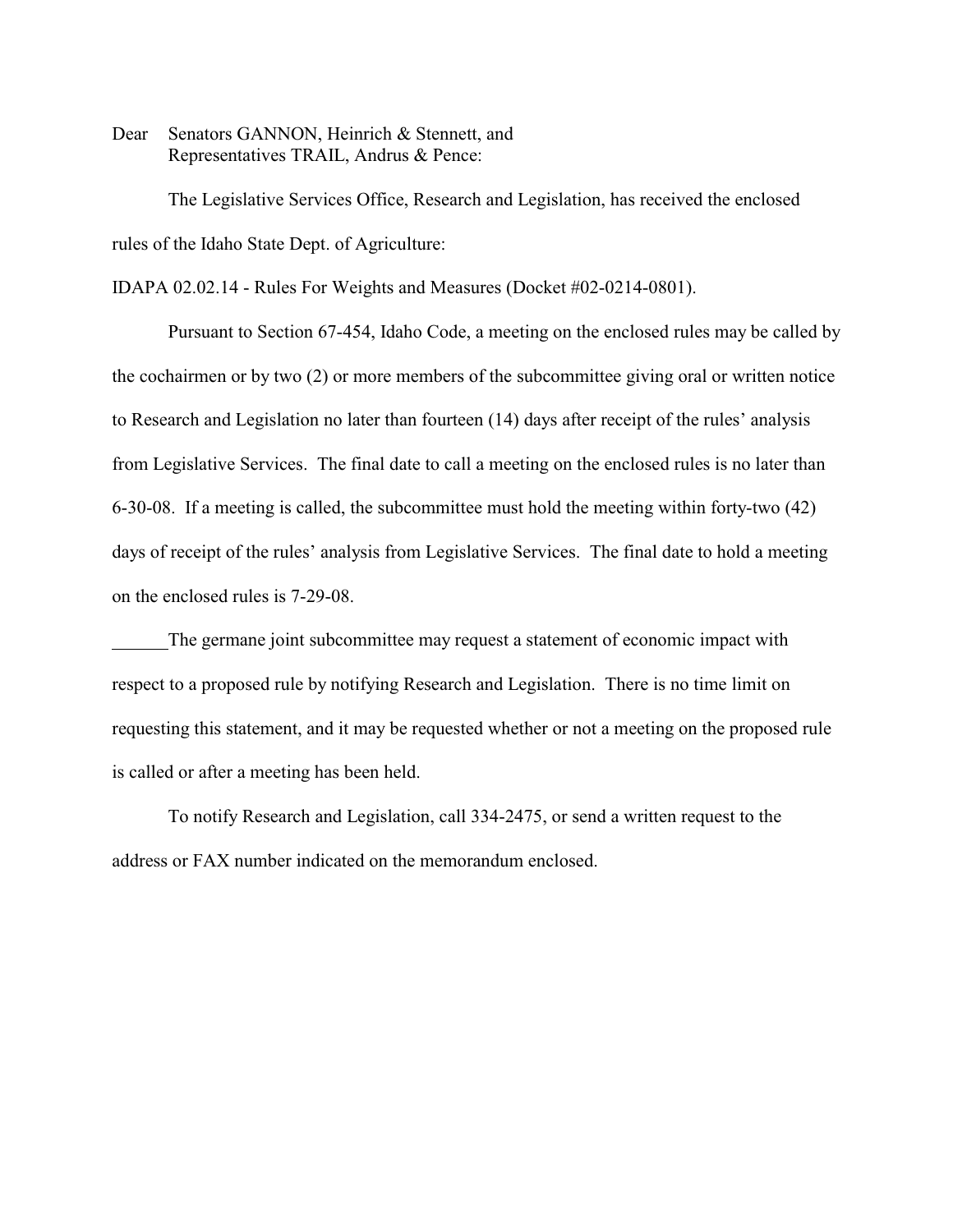# **MEMORANDUM**

| TO:             | Rules Review Subcommittee of the Senate Agricultural Affairs Committee and<br>the House Agricultural Affairs Committee |  |
|-----------------|------------------------------------------------------------------------------------------------------------------------|--|
| FROM:           | Research & Legislation Staff - Katharine Gerrity                                                                       |  |
| DATE:           | June 10, 2008                                                                                                          |  |
| <b>SUBJECT:</b> | Idaho State Department of Agriculture                                                                                  |  |
|                 | IDAPA 02.02.14 - Rules For Weights and Measures                                                                        |  |

The Idaho State Department of Agriculture submits notice of a temporary and proposed rule at IDAPA 02.02.14 - Rules For Weights and Measures. According to the Department, the purpose of the rule is to adopt by reference the date specific standard ASTM D 4814-07a, "Standard Specification for Automotive Spark-Ignition Engine Fuel," to provide that the specifications for gasoline blended with ethanol be no more restrictive than those adopted under the rules, regulations, and Clean Air Act waivers of the EPA, and to adopt by reference the 2008 edition of NIST Handbook 44, Specifications, Tolerances and Other Technical Requirements for Weighing and Measuring Devices. The Department notes that negotiated rulemaking was not conducted because the rule replaces a temporary rule that was approved by the 2008 Legislature. We have no specific comments relating to this rule.

The action appears to be authorized pursuant to Section 71-111, Idaho Code.

cc: Idaho State Department of Agriculture Tom Schafer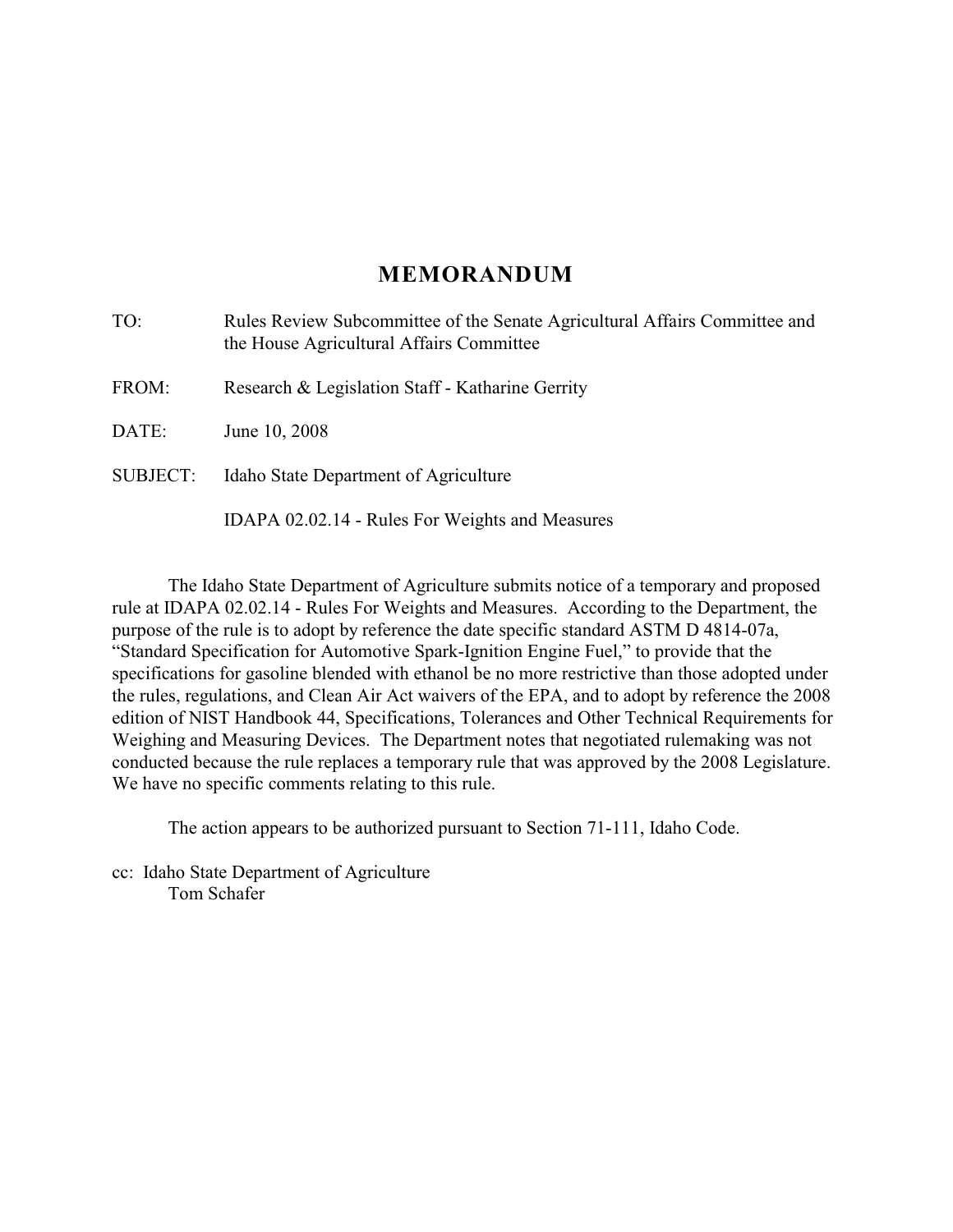# **IDAPA 02 - DEPARTMENT OF AGRICULTURE**

## **02.02.14 - RULES FOR WEIGHTS AND MEASURES**

#### **DOCKET NO. 02-0214-0801**

### **NOTICE OF RULEMAKING - TEMPORARY AND PROPOSED RULE**

**EFFECTIVE DATE:** The effective date of the temporary rule is July 2, 2008.

**AUTHORITY:** In compliance with Sections 67-5221(1) and 67-5226, Idaho Code, notice is hereby given that this agency has adopted a temporary rule, and proposed rulemaking procedures have been initiated. The action is authorized pursuant to Section 71-111, Idaho Code.

**PUBLIC HEARING SCHEDULE:** Public hearing(s) concerning this rulemaking will be scheduled if requested in writing by twenty-five (25) persons, a political subdivision, or an agency, not later than July 16, 2008.

The hearing site(s) will be accessible to persons with disabilities. Requests for accommodation must be made not later than five  $(5)$  days prior to the hearing, to the agency address below.

**DESCRIPTIVE SUMMARY:** The following is the required finding and concise statement of its supporting reasons for adopting a temporary rule and a nontechnical explanation of the substance and purpose of the proposed rulemaking:

- 1. To adopt by reference the date specific standard ASTM D 4814-07a, "Standard Specification for Automotive Spark-Ignition Engine Fuel";
- 2. To state in rule that the specifications for gasoline blended with ethanol be no more restrictive than those adopted under the rules, regulations, and Clean Air Act waivers of the U.S. Environmental Protection Agency; and
- 3. To adopt by reference the 2008 edition of NIST Handbook 44, Specifications, Tolerances and Other Technical Requirements for Weighing and Measuring Devices.

**TEMPORARY RULE JUSTIFICATION:** Pursuant to Section 67-5226(1)(c), Idaho Code, the Governor has found that temporary adoption of the rule is appropriate for the following reasons:

To confer a benefit to have gasoline and gasoline-oxygenate blend specifications and exceptions to those specifications adopted under the rules, regulations and Clean Air Act waivers of the EPA in IDAPA to facilitate refiners, distributors and retailers in the use of ethanol in the state of Idaho.

**FEE SUMMARY:** Pursuant to Section 67-5226(2), the Governor has found that the fee or charge being imposed or increased is justified and necessary to avoid immediate danger and the fee is described herein: N/A

**FISCAL IMPACT:** The following is a specific description, if applicable, of any negative fiscal impact on the state general fund greater than ten thousand dollars (\$10,000) during the fiscal year:

There is no fiscal impact associated with this rule change.

**NEGOTIATED RULEMAKING:** Pursuant to IDAPA 04.11.01.811, negotiated rulemaking was not conducted because this rule replaces a temporary rule docket number 02-0214-0702 that was approved by the 2008 Legislature.

**ASSISTANCE ON TECHNICAL QUESTIONS, SUBMISSION OF WRITTEN COMMENTS:** For assistance on technical questions concerning the temporary and proposed rule, contact Tom Schafer, at 332-8690.

Anyone may submit written comments regarding the proposed rulemaking. All written comments must be directed to the undersigned and must be delivered on or before July 23, 2008.

DATED this 15th day of May, 2008.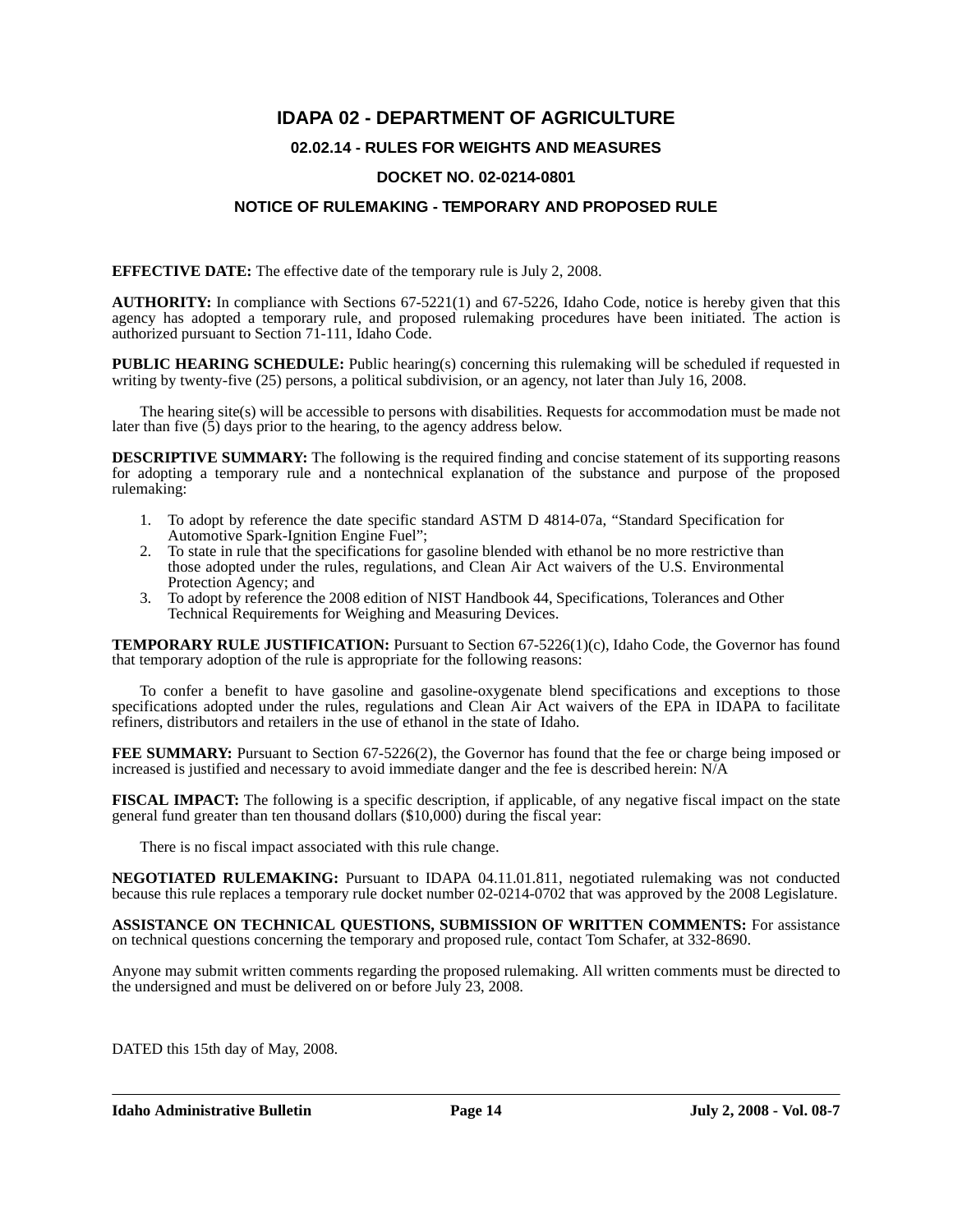Brian J. Oakey, Deputy Director Idaho State Department of Agriculture 2270 Old Penitentiary Road P.O. Box 790 Boise, Idaho 83701-0790 Phone 332-8500, Fax 334-4062

# **THE FOLLOWING IS THE TEXT OF DOCKET NO. 02-0214-0801**

#### **004. INCORPORATION BY REFERENCE.**

**01. Required Reference Materials**. The 200*7*8 edition of Handbook No. 44 of the National Institute of Standards and Technology, United States Department of Commerce, "Specifications, Tolerances, and Other Technical Requirements for Weighing and Measuring Devices," hereby incorporated by reference, shall be the specifications, tolerances and other technical requirements for commercial weighing and measuring devices, unless otherwise stated in these rules.  $(4-2.08)(7-2.08)$ T otherwise stated in these rules.

**02. Required Reference Materials for Checking Prepackaged Commodities**. The 4th Edition of Handbook No. 133 of the National Institute of Standards and Technology, United States Department of Commerce, "Checking the Net Contents of Packaged Goods," hereby incorporated by reference, shall be the authority in checking packaged commodities, unless otherwise stated in these rules. (2-13-04)

**03. Specifications for Diesel Fuel and Biodiesel Fuel**. American Society of Testing and Materials (ASTM) D975-07a, "Standard Specification for Diesel Fuel Oils," and ASTM D6751-07a, "Standard Specification for Biodiesel Fuel (B100) Blend Stock for Distillate Fuels," intended for blending with diesel fuel are hereby incorporated by reference and are the specifications for diesel fuel and biodiesel fuel blend stock (B100 biodiesel).

 $(4-2-08)$ 

**04. Specifications for Gasoline**. American Society of Testing and Materials (ASTM) D 4814-07a, "Standard Specification for Automotive Spark-Ignition Engine Fuel", dated October 17, 2007, is hereby incorporated by reference and is the specification for gasoline.

**0***4***5. Local Availability**. Copies of *Handbook No. 44 and Handbook No. 133* the incorporated documents are on file with the *State Law Library and the* Idaho State Department of Agriculture, 2216 Kellogg Lane, Boise, Idaho 83712, or may be purchased from the Superintendent of Documents, Government Printing Office, Washington, D.C. 20402. Copies are available for downloading on the internet by going to http://nist.gov. Copies of ASTM *D975 and ASTM D6751* specifications are on file with the *State Law Library and the* Idaho State Department of Agriculture or may be purchased from ASTM.

# *(BREAK IN CONTINUITY OF SECTIONS)*

#### **350. SALE AND LABELING OF GASOLINE WHICH CONTAINS OXYGENATES.**

**01. Definitions**. For purposes of this rule, the following definitions shall apply: (7-1-93)

**a.** Spark-Ignition Motor Fuel. The terms "spark-ignition motor fuel" or "spark-ignition engine fuel" mean gasoline and its blends with oxygenates such as co-solvent and ethers. (10-26-94)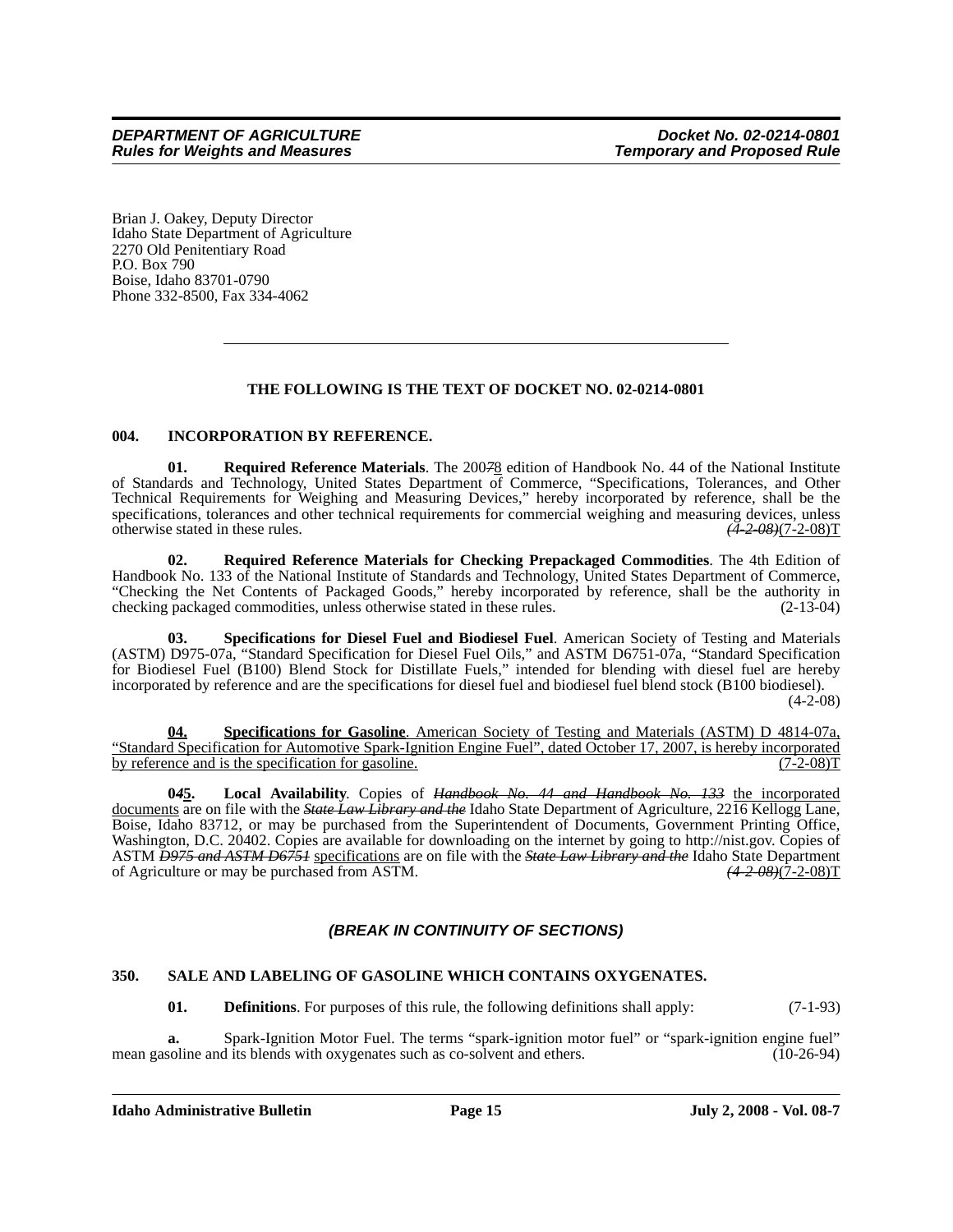| <b>DEPARTMENT OF AGRICULTURE</b>      | Docket No. 02-0214-0801            |
|---------------------------------------|------------------------------------|
| <b>Rules for Weights and Measures</b> | <b>Temporary and Proposed Rule</b> |

**b.** Gasoline-Oxygenate Blend. For labeling purposes, the term "gasoline-oxygenate blend" means any spark-ignition motor fuel containing one percent  $(1\%)$  or more by volume of oxygenates or combination of oxygenates. such as but not restricted to ethanol, methanol, or methyl-tertiary-butyl ether. (10-26-94) oxygenates, such as but not restricted to ethanol, methanol, or methyl-tertiary-butyl ether.

**c.** Alcohol. A volatile flammable liquid having the general formula CnH (2n+1) OH used or sold for the purpose of blending or mixing with gasoline for use in motor vehicles, and commonly or commercially known or sold as an alcohol, including ethanol and methanol. (7-1-93)

**d.** Co-solvent. An alcohol or any other chemical with higher molecular weight than methanol or ethanol which is blended with either or both to prevent phase separation in gasoline. (7-1-93)

**e.** Ethanol. Ethyl alcohol, a flammable liquid having the formula C2H5OH used or sold for the purpose of blending or mixing with gasoline for use in motor vehicles, and commonly or commercially known or sold as ethanol or ethyl alcohol. (7-1-93)

**f.** Gasoline. Any fuel sold for use in motor vehicles and commonly or commercially known or sold as gasoline whether leaded or unleaded. (7-1-93)

**g.** Methanol. Methyl alcohol, a flammable liquid having the formula CH3OH used or sold for the purpose of blending or mixing with gasoline for use in motor vehicles, and commonly or commercially known or sold as methanol or methyl alcohol.

**h.** Motor vehicles. Include all vehicles, vessels, watercraft, engines, machines, or mechanical contrivances that are propelled by internal combustion engines or motors. (7-1-93)

**i.** Person. The word "person" shall be construed to import both the plural and singular, as the case demands, and shall include corporations, companies, societies and associations. When construing and enforcing the provisions of this rule, the act, omission, or failure of any officer, agent, or other person acting for or employed by any corporation, company, society, or association, within the scope of his employment or office shall in every case be also deemed to be the act, omission, or failure of such corporation, company, society or association as well as that of the person.  $(7-1-93)$ 

Retail dealer. Any person who owns, operates, controls, or supervises an establishment at which r offered for sale to the public. (7-1-93) gasoline is sold or offered for sale to the public.

**k.** Wholesale dealer. Any person engaged in the sale of gasoline to others who the seller knows or has reasonable cause to believe intends to resell the gasoline in the same or an altered form to another. (7-1-93)

#### **02. Pump Labeling Requirements**. (7-1-93)

**a.** All spark ignition engine fuel kept, offered, or exposed for sale, or sold, at retail containing at least one percent (1%) by volume of any oxygenate or combination of oxygenates shall be identified as "with" or "containing" (or similar wording) the specific type of oxygenate(s) in the engine fuel. For example, the label may read "contains ethanol" or "with MTBE/ETBE." This information shall be posted on the upper fifty percent (50%) of the dispenser front panel in a position clear and conspicuous from the driver's position, in a type at least one half (1/ 2) inch in height, one-sixteenth (1/16) inch stroke (width of type). (10-26-94)

| v. | The labels shall be furnished by the retail owner or operator. | $(7-1-93)$ |
|----|----------------------------------------------------------------|------------|
|----|----------------------------------------------------------------|------------|

#### **03. Oxygenates Content Labels**. (10-26-94)

**a.** The label shall have letters in bold face, block not less than one-half (1/2) inch high. The lettering shall be in black on a contrasting background. Both colors shall be non-fade. (10-26-94)

The label shall be displayed on both faces of the dispenser on the upper one-half  $(1/2)$  of the dispenser as near the unit price display as practical. (10-26-94)